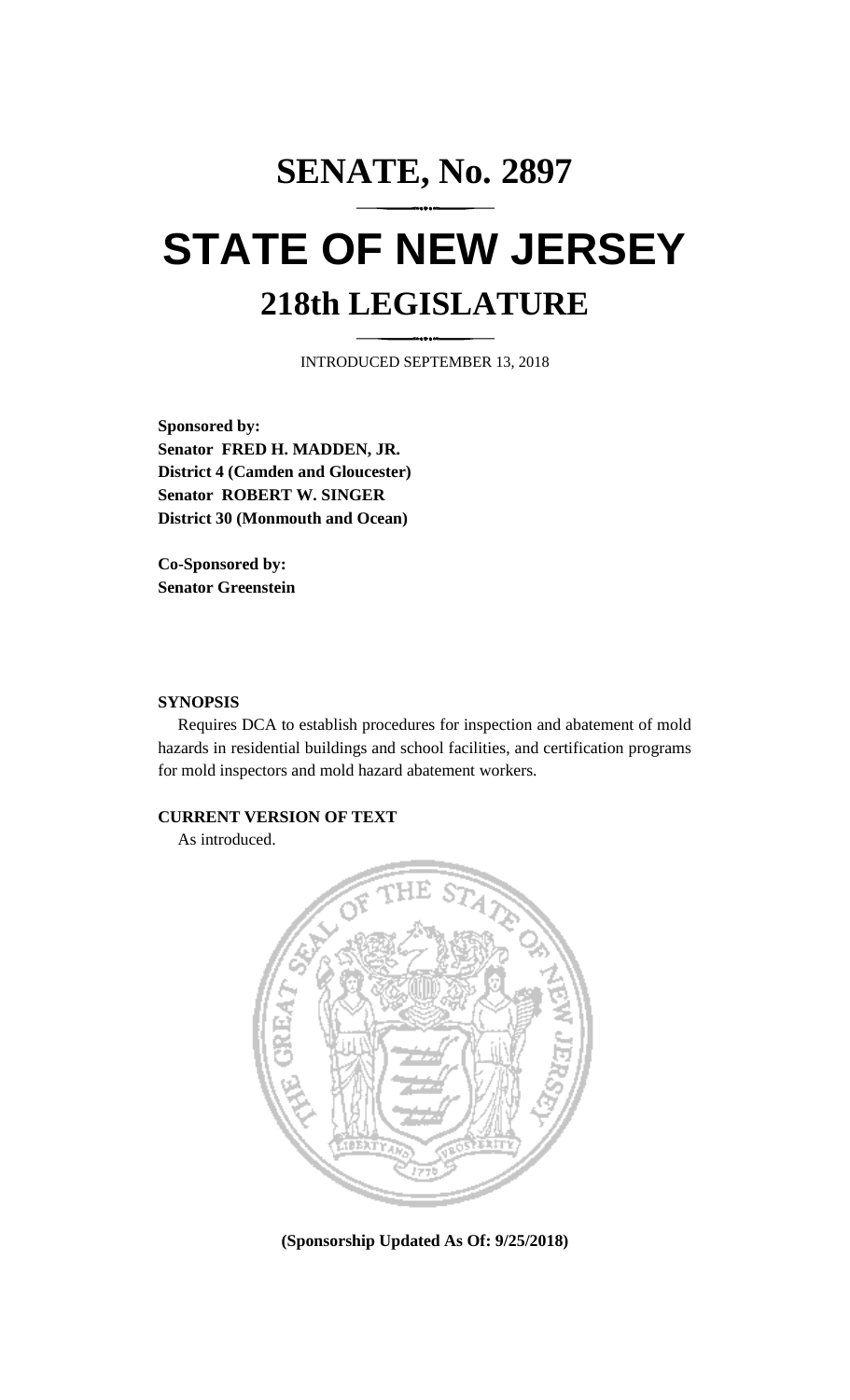**AN ACT** concerning mold inspection and mold hazard abatement, and supplementing Title 52 of the Revised Statutes. **BE IT ENACTED** *by the Senate and General Assembly of the State of New Jersey:* 1. As used in this act: "Department" means the Department of Community Affairs. "District" means a local or regional school district established pursuant to chapter 8 or chapter 13 of Title 18A of the New Jersey Statutes, a county special services school district established pursuant to article 8 of chapter 46 of Title 18A of the New Jersey Statutes, a county vocational school district established pursuant to article 3 of chapter 54 of Title 18A of the New Jersey Statutes, an educational services commission, a jointure commission or board, and a commission under the authority of the Commissioner of Education or the State Board of Education. "Mold" means any form of multicellular fungi that lives on plant or animal matter and in indoor environments. Types of mold include, but are not limited to, Cladosporium, Penicillium, Alternaria, Aspergillus, Fusarium, Trichoderma, Memnoniella, Mucor and Stachybotrys Chartarum, often found in water-damaged building materials. "School facility" means and includes any structure, building or facility used wholly or in part for educational purposes by a district or a charter school. 2. Within six months after the effective date of this act, the Department of Community Affairs, in consultation with the Department of Health and the Department of Labor and Workforce Development, shall adopt rules and regulations pursuant to the "Administrative Procedure Act," P.L.1968, c.410 (C.52:14B-1 et seq.), that establish procedures for the inspection, identification, evaluation, and abatement of the interior of residential buildings and school facilities for mold based upon, but not limited to, industry standards and standards and guidelines developed by the United States Environmental Protection Agency. 3. a. Within 12 months after the effective date of this act, the Department of Community Affairs shall adopt rules and regulations pursuant to the "Administrative Procedure Act," P.L.1968, c.410 (C.52:14B-1 et seq.), to establish a program for the certification of persons who inspect for the presence of mold hazards in residential buildings and school facilities. The mold inspection certification program shall require that inspectors for mold hazards have training and education in at least the following subject areas: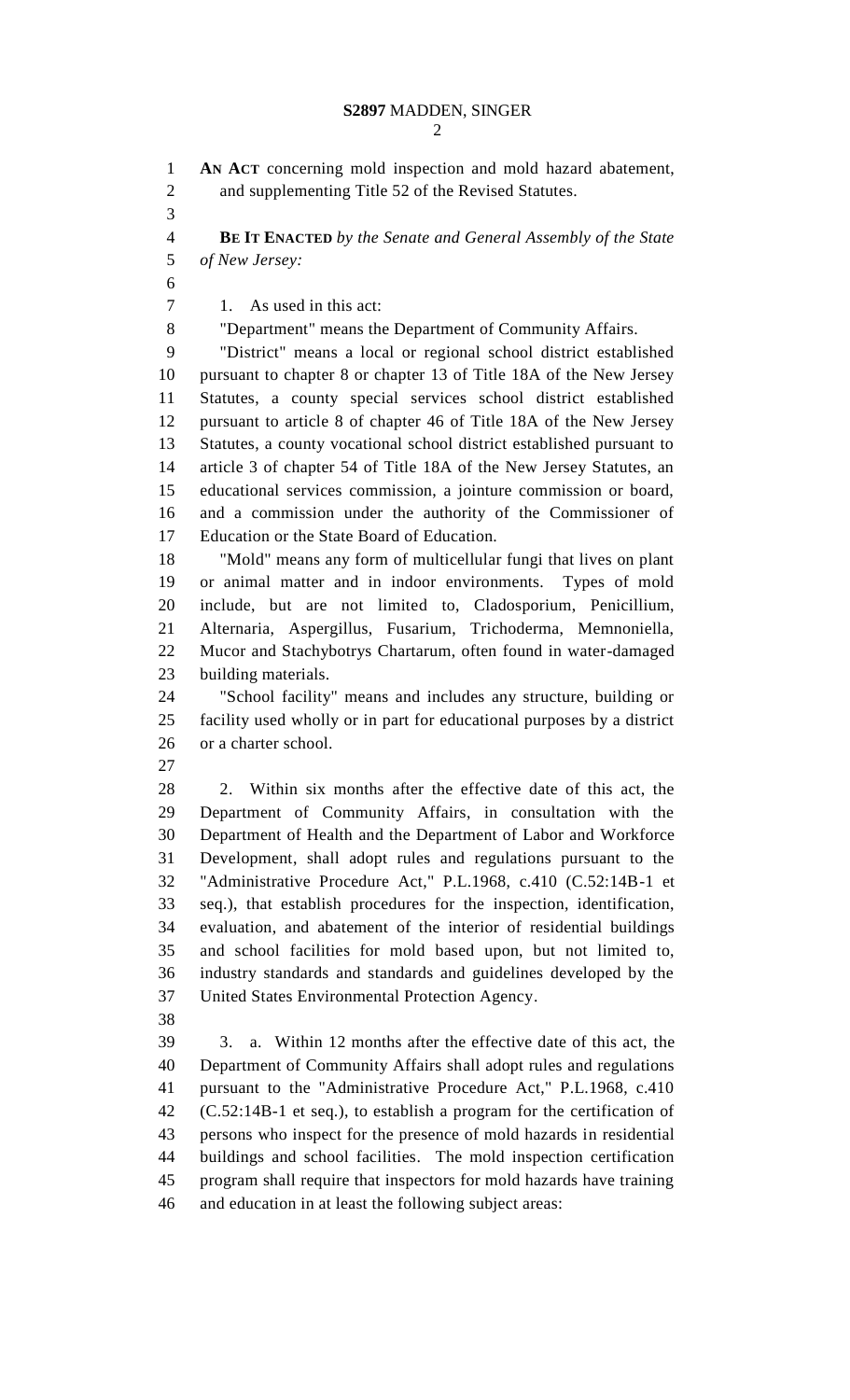(1) proper methods to identify the presence of mold consistent with the procedures developed therefor pursuant to subsection a. of section 2 of this act;

 (2) scientifically recognized procedures and new technologies for the collection of air and surface samples;

 (3) methods for the identification of locations of moisture infiltration to locate likely areas for mold infestation;

 (4) all applicable State and federal laws, rules and regulations; and

(5) any other area the department deems relevant.

 b. Within 12 months after the effective date of this act, the department shall adopt rules and regulations pursuant to the "Administrative Procedure Act" to establish a program for the certification of persons who perform mold hazard abatement work, and who safeguard buildings from the presence of mold in residential buildings and school facilities. The mold hazard abatement certification shall require that persons have training and education in the following areas:

 (1) mold hazard abatement procedures developed by the department pursuant to subsection b. of section 2 of this act;

 (2) specialized cleaning, repairs, maintenance, painting, temporary containment and ongoing monitoring of mold hazards or potential hazards;

 (3) removal of mold and the abatement of the underlying cause of mold and associated water intrusion and water damage in indoor environments;

 (4) removal or cleaning of contaminated materials in a manner that protects the health of the person performing the mold hazard abatement, including requirements for the use of protective clothing or equipment;

 (5) all applicable State and federal laws, rules and regulations; and

 (6) any other training or education the department deems appropriate, including but not limited to the successful completion of an outreach training program for the construction industry or general industry that has been approved by the federal Occupational Safety and Health Administration in the United States Department of Labor as an orientation to the occupational safety and health of workers covered by part 1926 of title 29, Code of Federal Regulations.

 c. In establishing the certification programs for mold inspection and mold hazard abatement required pursuant to subsections a. and b. of this section, the Department of Community Affairs may:

 (1) charge an annual fee for any persons certified pursuant to subsection a. or b. of this section;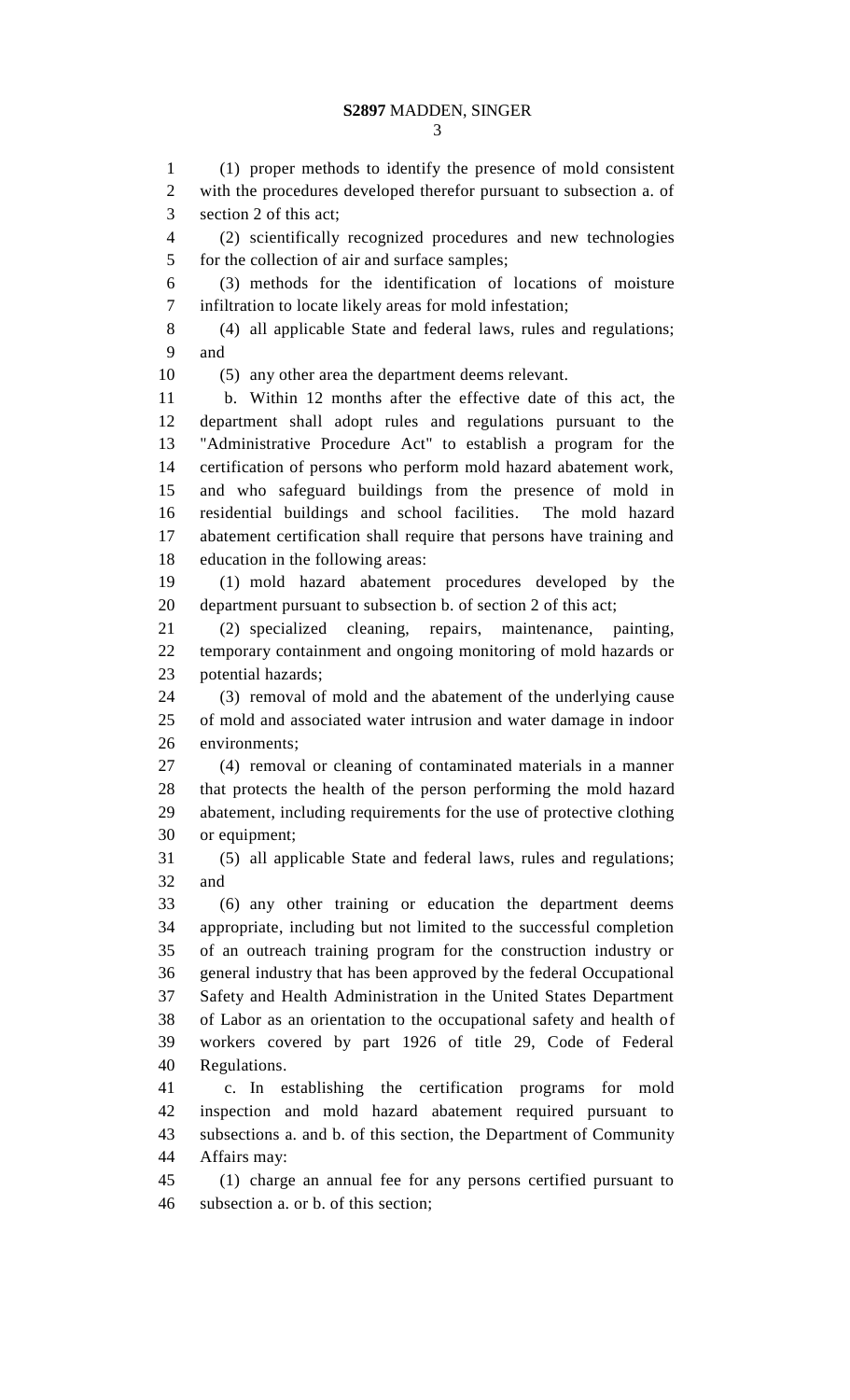(2) require the successful completion of a course of continuing education or training for certified inspectors or abatement workers at least once every two years;

 (3) conduct examinations to determine whether an applicant has sufficient knowledge of the State and federal laws, rules and regulations, and any standards or requirements, applicable to the inspection or abatement of mold hazards, as the case may be;

 (4) maintain a list of the names and addresses of all persons 9 registered with the department pursuant to P.L., c. (C.) (pending before the Legislature as this bill) and annually forward such list to the Department of Labor and Workforce Development for inclusion and publication as an additional contractor list pursuant to the "Contractors' Registration Act," P.L.2004, c.16 (C.56:8-136 et seq.); and

 (5) adopt rules and regulations pursuant to the "Administrative Procedure Act" to provide for:

 (a) the enforcement and compliance with the mold inspection and mold hazard abatement certification programs established pursuant to subsections a. and b. of this section, which may provide for the suspension, revocation, or refusal to issue or renew a certification issued to persons by the department; and

 (b) the imposition of penalties on any person who (i) violates any provision of the certification programs established pursuant to subsections a. and b. of this section, or (ii) inspects residential building interiors or school facilities for the presence of mold or performs mold hazard abatement work in residential buildings or school facilities in violation of section 4 of this act.

 d. In establishing the certification programs for mold inspection and mold hazard abatement required pursuant to subsections a. and b. of this section, the Department of Community Affairs may grant a certification to a person who demonstrates to the department that the person has successfully completed an accredited program in mold inspection or mold hazard abatement, as the case may be, by a nationally accepted accreditation organization which is determined by the department to be equal to or greater than the level of training and education required of persons certified pursuant to subsection a. or b. of this section, respectively; provided however, that a person granted a certification pursuant to this subsection shall be required to pay the appropriate annual fee charged by the department pursuant to paragraph (1) of subsection c. of this section, successfully complete any course of continuing education and training for certified inspectors or abatement workers required by the department pursuant to paragraph (2) of subsection c. of this section, and be subject to any rules and regulations adopted pursuant to paragraph (4) of subsection c. of this section.

 e. An employee engaged in routine maintenance of a multiple dwelling owned or managed by their employer shall not be required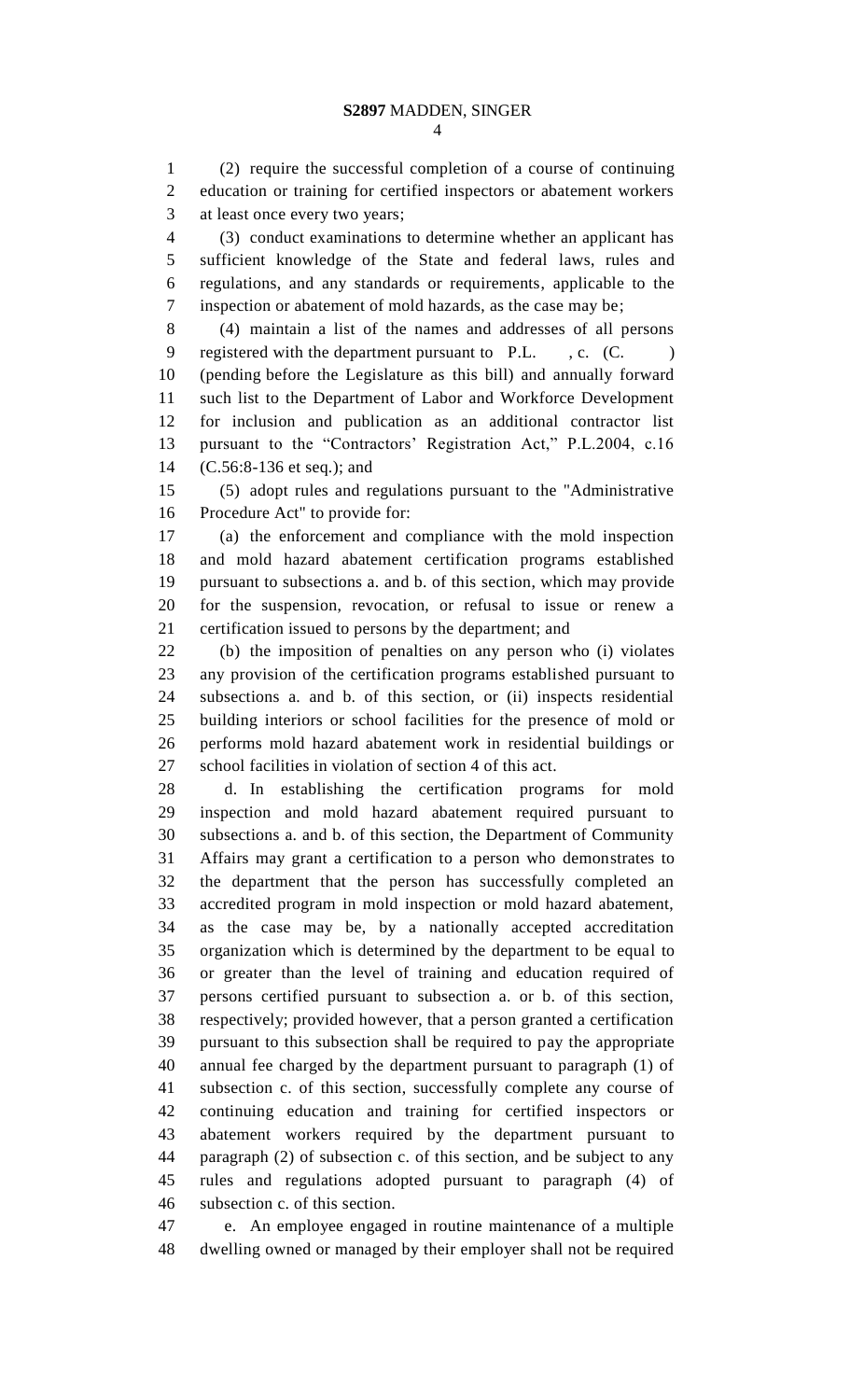### **S2897** MADDEN, SINGER

 to complete the certification programs established pursuant to this section in order to address the presence of mold in the multiple dwelling owned or managed by their employer; however, nothing in this subsection shall be construed to exempt multiple dwellings from otherwise complying with the procedures adopted by the Department of Community Affairs pursuant to section 2 of this act. f. A residential property owner shall not be required to complete the certification programs established pursuant to this section in order to perform mold inspection or mold abatement work on his own property. 4. On the first day of the sixth month following adoption of the rules and regulations required pursuant to section 3 of this act: a. Any person who inspects a residential building interior or a school facility for the presence of mold shall be certified by the Department of Community Affairs pursuant to subsection a. of section 3 of this act. b. Any person who performs mold hazard abatement work in a residential building or a school facility, except as otherwise provided in subsections e. and f. of section 3 of this act, shall be certified by the department pursuant to subsection b. of section 3 of this act. c. No person shall present himself to the public as an expert in mold inspection or mold hazard abatement work unless certified by the Department of Community Affairs pursuant to subsection a., b., or d., as applicable, of section 3 of this act. 5. This act shall take effect immediately. STATEMENT This bill provides for the establishment of certain procedures for the inspection, identification, evaluation, and abatement of mold hazards in residential buildings and school facilities based upon, but not limited to, industry standards and standards and guidelines developed by the United States Environmental Protection Agency. In addition, the bill provides for the establishment of programs to certify mold inspectors and mold hazard abatement workers. The bill requires the Department of Community Affairs (DCA), in consultation with the Department of Health and the Department of Labor and Workforce Development, to adopt, within six months after the effective date of the bill, rules and regulations that establish procedures for the inspection, identification, evaluation, and abatement of the interior of residential buildings and school facilities for mold. The bill requires the DCA to adopt, within 12 months after the effective date of the bill, rules and regulations to establish a certification program for persons who inspect for the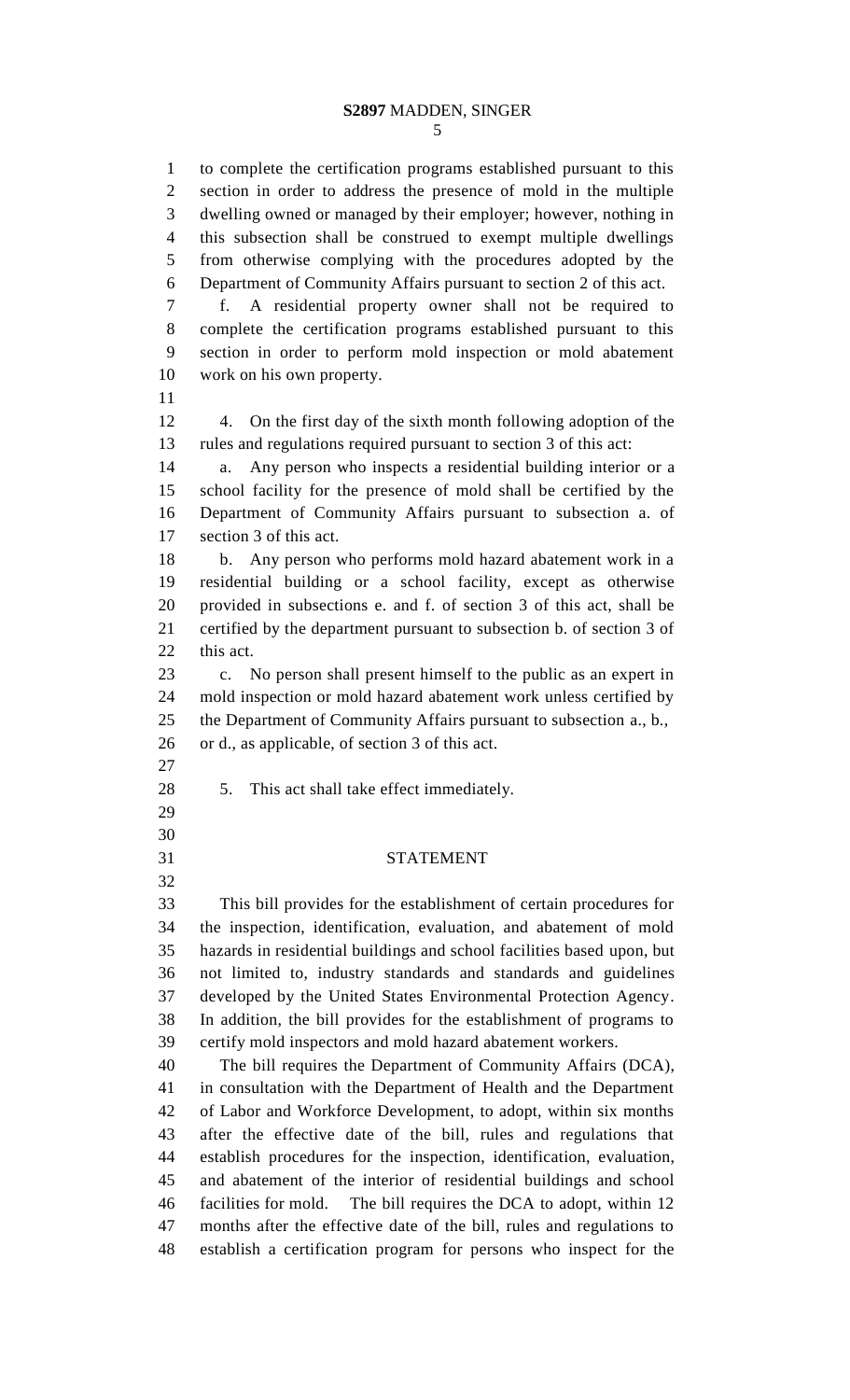presence of mold hazards in residential buildings and school facilities. The bill also requires the DCA to adopt, within 12 months after the effective date of the bill, rules and regulations to establish a certification program for persons who perform mold hazard abatement work in residential buildings and school facilities.

 The bill authorizes the DCA to charge an annual fee for the certification of persons who inspect for the presence of mold and perform mold hazard abatement, require the successful completion of a course of continuing education or training for certified inspectors or abatement workers at least once every two years, and conduct examinations to determine an applicant's proficiency with respect to State and federal laws, rules, and regulations and any standards or requirements applicable to the inspection or abatement of mold hazards. Further, the bill authorizes DCA to maintain a list of the names and addresses of all persons registered with DCA as provided under the bill, and annually forward the list to the Department of Labor and Workforce Development for inclusion and publication as an additional contractor list pursuant to the "Contractors' Registration Act," P.L.2004, c.16 (C.56:8-136 et seq.). In addition, the bill authorizes the DCA to adopt of rules and regulations to provide for the enforcement of, and compliance with, the mold inspection and mold hazard abatement certification programs established by the bill.

 The bill authorizes the DCA to also grant mold inspection and mold hazard abatement certifications to persons who are able to demonstrate that they have successfully completed an accredited program in mold inspection and mold hazard abatement by a nationally accepted accreditation organization. The bill provides that the accredited program must require persons enrolled in the program to have training and education that is determined by the DCA to be equal to or greater than the level of training and education required of persons who are otherwise certified by the DCA, that persons granted certification as a result of the successful completion of an accredited program pay the appropriate annual fee charged by the DCA, complete any course of continuing education and training for certified inspectors or abatement workers required by the DCA, and be subject to any other rules and regulations adopted by the DCA.

 The bill provides that on the first day of the sixth month following the adoption of rules and regulations concerning the establishment of programs to certify mold inspectors and mold hazard abatement workers, any person who inspects for the presence of mold hazards in residential buildings and school facilities and any person who performs mold hazard abatement work in those buildings must be certified by the DCA. The bill allows only certified contractors to represent themselves to the public as experts in mold inspection or mold hazard abatement, as applicable.